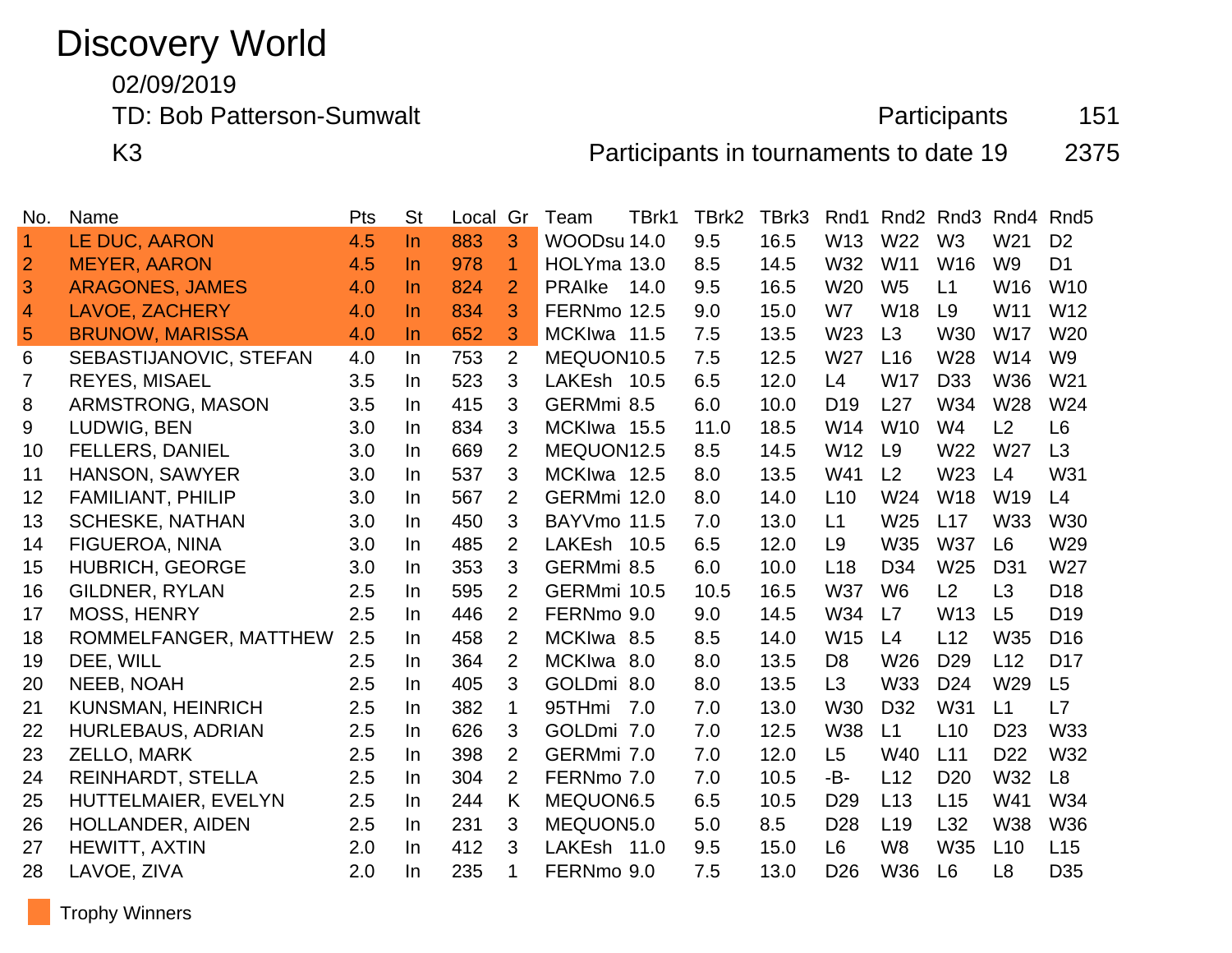| 29 | <b>GEBHART-HILL, ELLIOT</b> | 2.0 | <b>In</b> | 230 | 2 | FERNmo 8.5            | 7.5 | 11.5 | D <sub>25</sub> | W38             | D <sub>19</sub> | L <sub>20</sub> | L14             |
|----|-----------------------------|-----|-----------|-----|---|-----------------------|-----|------|-----------------|-----------------|-----------------|-----------------|-----------------|
| 30 | DAMES, DYLAN                | 2.0 | <b>In</b> | 235 |   | GERMmi 8.0            | 7.0 | 12.0 | L21             | W39             | L <sub>5</sub>  | W37             | L13             |
| 31 | FIGUEROA, LYDIA             | 2.0 | In.       | 168 |   | LAKEsh<br>7.O         | 7.0 | 10.0 | D <sub>36</sub> | -В-             | L21             | D <sub>15</sub> | L <sub>11</sub> |
| 32 | <b>REYES, CARMEN</b>        | 1.5 | <b>In</b> | 328 |   | LAKEsh 9.5            | 7.5 | 14.0 | L2              | D <sub>21</sub> | W <sub>26</sub> | L24             | L23             |
| 33 | <b>CAMPBELL, ORLA</b>       | 1.5 | -In       | 207 | 3 | GERMmi 9.0            | 8.0 | 12.5 | W40             | L20             | D7              | L13             | L22             |
| 34 | TARRA, ELIZABETH            | 1.5 | <b>In</b> | 132 | 2 | MEQUON9.0             | 8.0 | 12.5 | L17             | D <sub>15</sub> | L8              | W40             | L25             |
| 35 | DAMES, BENJAMIN             | 1.5 | <b>In</b> | 177 |   | GERMmi 7.5            | 6.5 | 10.5 | W39             | L14             | L27             | L18             | D <sub>28</sub> |
| 36 | SIGNATUR, NICHOLAS          | 1.5 | <b>In</b> | 100 |   | GERMmi 7.0            | 6.0 | 10.5 | D31             | L28             | W39             | L7              | L26             |
| 37 | <b>MACIEJEWSKI, MYLES</b>   | 1.5 | In.       | 119 | 2 | FERNmo 6.5            | 5.5 | 9.5  | L <sub>16</sub> | W41             | L14             | L <sub>30</sub> | D <sub>39</sub> |
| 38 | JOYCE, PADDY                | 1.5 | <b>In</b> | 100 | 2 | FERNmo 5.5            | 5.5 | 8.0  | L22             | $-29$           | -B-             | L26             | D41             |
| 39 | VANG, JAYDEN                | 1.5 | In.       | 100 | 2 | <b>LAKEsh</b><br>-4.5 | 4.5 | 6.5  | L35             | L30             | L36             | -B-             | D <sub>37</sub> |
| 40 | McCORMICK, BENNETT          | 1.5 | In.       | 100 |   | BAYVmo 4.0            | 4.0 | 6.5  | L33             | L23             | D41             | L34             | -B-             |
| 41 | VANG, ZACHARY               | 1.0 | -In       | 100 |   | LAKEsh<br>-6.0        | 5.0 | 9.0  | l 11            | L37             | D <sub>40</sub> | L25             | D <sub>38</sub> |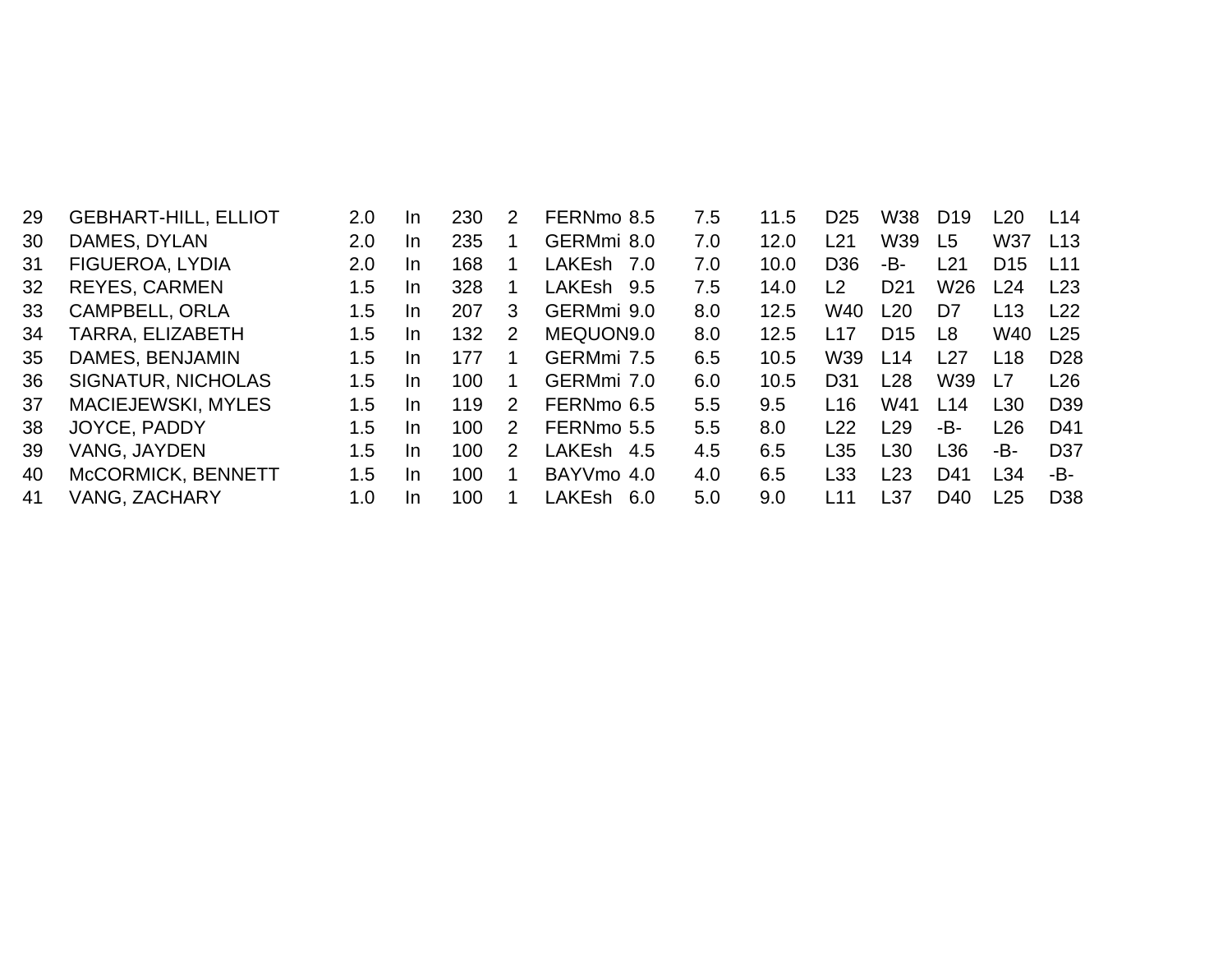#### K5 Individual Standings

| No.            | Name                     | Pts | <b>St</b> | Local | Gr             | Team                  | TBrk1 | TBrk2 | TBrk3 | Rnd1            | Rnd <sub>2</sub> | Rnd <sub>3</sub> Rnd <sub>4</sub> |                 | Rnd <sub>5</sub> |
|----------------|--------------------------|-----|-----------|-------|----------------|-----------------------|-------|-------|-------|-----------------|------------------|-----------------------------------|-----------------|------------------|
| $\overline{1}$ | <b>KUHN, MAX</b>         | 4.5 | $\ln$     | 1230  | 5              | MCKIwa 13.0           |       | 9.5   | 16.0  | W12             | W13              | W11                               | D <sub>9</sub>  | W <sub>6</sub>   |
| $\overline{2}$ | <b>RIVA, ANTHONY</b>     | 4.0 | $\ln$     | 1021  | 3              | MUSKEG 13.5           |       | 9.5   | 15.5  | W <sub>5</sub>  | W15              | W <sub>26</sub>                   | L <sub>6</sub>  | W16              |
| 3              | <b>LAVOE, ZION</b>       | 4.0 | In.       | 1047  | 5              | FERNmo 12.5           |       | 9.0   | 14.5  | W22             | L24              | W <sub>8</sub>                    | W <sub>15</sub> | W <sub>9</sub>   |
| $\overline{a}$ | <b>LUCAS, DERIUS</b>     | 4.0 | $\ln$     | 897   | 5              | MCKIwa 11.0           |       | 7.5   | 12.0  | L7              | W41              | W25                               | W14             | W12              |
| $\overline{5}$ | <b>FIGUEROA, JOEY</b>    | 4.0 | In.       | 862   | 4              | LAKEsh 11.0           |       | 7.0   | 12.5  | L2              | W25              | W38                               | W24             | W11              |
| 6              | <b>GRASKAMP, SPENCER</b> | 3.5 | In.       | 1147  | $\overline{4}$ | MEQUON15.0            |       | 10.5  | 18.0  | D <sub>10</sub> | W20              | <b>W17</b>                        | W <sub>2</sub>  | L1               |
| 7              | <b>HUTTELMAIER, ALEX</b> | 3.5 | In.       | 832   | $\overline{2}$ | MEQUON12.5            |       | 8.5   | 14.0  | W4              | L11              | W35                               | W26             | D <sub>10</sub>  |
| 8              | <b>BRUNOW, ZACH</b>      | 3.5 | In.       | 926   | 5              | MCKIwa 12.5           |       | 8.5   | 14.0  | <b>W18</b>      | D <sub>14</sub>  | L3                                | W36             | <b>W17</b>       |
| 9              | CHEN, CHLOE              | 3.5 | In.       | 938   | 4              | MEQUON12.0            |       | 7.5   | 13.5  | W33             | W35              | W24                               | D <sub>1</sub>  | L3               |
| 10             | RIORDAN, HENRY           | 3.5 | In.       | 879   | 5              | MCKIwa 11.5           |       | 8.0   | 12.5  | D <sub>6</sub>  | W42              | D <sub>14</sub>                   | W28             | D <sub>7</sub>   |
| 11             | <b>BEDWELL, QUINN</b>    | 3.0 | In.       | 874   | 5              | GERMmi 15.0           |       | 10.5  | 16.0  | W41             | W7               | L1                                | W19             | L <sub>5</sub>   |
| 12             | <b>BEINE, Peter</b>      | 3.0 | In.       | 859   | 5              | LAKEsh 14.5           |       | 10.0  | 15.0  | L1              | W16              | W43                               | <b>W18</b>      | L4               |
| 13             | <b>WESLEY, HAYDEN</b>    | 3.0 | In.       | 857   | 5              | GOLDmi 13.5           |       | 9.0   | 15.5  | W19             | L1               | W20                               | L16             | W29              |
| 14             | TRIBLET, DARRELL         | 3.0 | In.       | 876   | 4              | <b>SILOmi</b><br>13.0 |       | 9.0   | 13.0  | -B-             | D <sub>8</sub>   | D <sub>10</sub>                   | L4              | W26              |
| 15             | FLINT, KATE              | 3.0 | In.       | 829   | 5              | <b>MCKIwa</b><br>12.0 |       | 8.0   | 14.0  | <b>W30</b>      | L2               | W31                               | L3              | W27              |
| 16             | <b>ENGBRING, ELLIOT</b>  | 3.0 | In.       | 749   | 5              | MCKIwa 12.0           |       | 8.0   | 13.5  | W39             | L12              | W <sub>29</sub>                   | W13             | L <sub>2</sub>   |
| 17             | BERTRANDT, CARSON        | 3.0 | In.       | 685   | 5              | MUSKEG11.5            |       | 8.0   | 13.5  | W29             | <b>W30</b>       | L <sub>6</sub>                    | W23             | L <sub>8</sub>   |
| 18             | <b>BORCEAN, EMMA</b>     | 3.0 | In.       | 728   | $\overline{4}$ | GERMmi 11.5           |       | 8.0   | 12.5  | L <sub>8</sub>  | W21              | W42                               | L12             | W28              |
| 19             | <b>BEG, ZAIN</b>         | 3.0 | In.       | 761   | 4              | MEQUON10.0            |       | 7.0   | 11.5  | L13             | <b>W36</b>       | W27                               | L11             | W25              |
| 20             | POSSING, REID            | 3.0 | In.       | 622   | 5              | GERMmi 10.0           |       | 6.5   | 11.0  | W40             | L <sub>6</sub>   | L13                               | <b>W37</b>      | W24              |
| 21             | RUDOLPH, ETHAN           | 3.0 | In.       | 694   | 4              | FERNmo 8.5            |       | 5.5   | 9.5   | L24             | L <sub>18</sub>  | W41                               | W38             | W30              |
| 22             | SEBASTIJANOVIC, DANIEL   | 2.5 | In.       | 612   | 4              | MEQUON5.5             |       | 5.5   | 11.0  | L3              | W27              | L28                               | D32             | <b>W36</b>       |
| 23             | <b>RASMUSSEN, PARKER</b> | 2.5 | In.       | 398   | 4              | GERMmi 5.5            |       | 5.5   | 9.5   | L26             | D40              | W34                               | L17             | <b>W37</b>       |
| 24             | <b>SANDERS, JACK</b>     | 2.0 | In.       | 807   | 5              | MCKIwa 13.5           |       | 10.5  | 17.5  | W21             | W <sub>3</sub>   | L <sub>9</sub>                    | L5              | L20              |
| 25             | RONEY, FINLEY            | 2.0 | In.       | 482   | 4              | GERMmi 10.5           |       | 9.0   | 14.5  | W28             | L <sub>5</sub>   | L4                                | W35             | L19              |
| 26             | ROMMELFANGER, HENRY      | 2.0 | In.       | 540   | 5              | MCKIwa 10.5           |       | 8.5   | 14.5  | W23             | W31              | L2                                | L7              | L14              |
| 27             | <b>BARWICK, ANTHONY</b>  | 2.0 | In.       | 404   | 4              | GERMmi 9.5            |       | 7.5   | 12.5  | W34             | L22              | L <sub>19</sub>                   | W31             | L15              |
| 28             | <b>MILLER, LUCAS</b>     | 2.0 | In.       | 452   | 5              | GOLDmi 9.0            |       | 7.5   | 12.5  | L25             | W32              | W22                               | L10             | L18              |
| 29             | ZELLO, DANIEL            | 2.0 | In.       | 382   | 5              | GERMmi 8.5            |       | 7.5   | 11.5  | L17             | <b>W37</b>       | L16                               | W42             | L13              |
| 30             | ANDERSON, ISAAC          | 2.0 | In.       | 804   | 5              | LAKEsh<br>8.0         |       | 7.5   | 11.0  | L15             | L17              | W33                               | W43             | L21              |
| 31             | HOLOUBELC, WALKER        | 2.0 | In.       | 346   | 5              | FERNmo 6.5            |       | 5.5   | 9.5   | W32             | L26              | L15                               | L27             | W42              |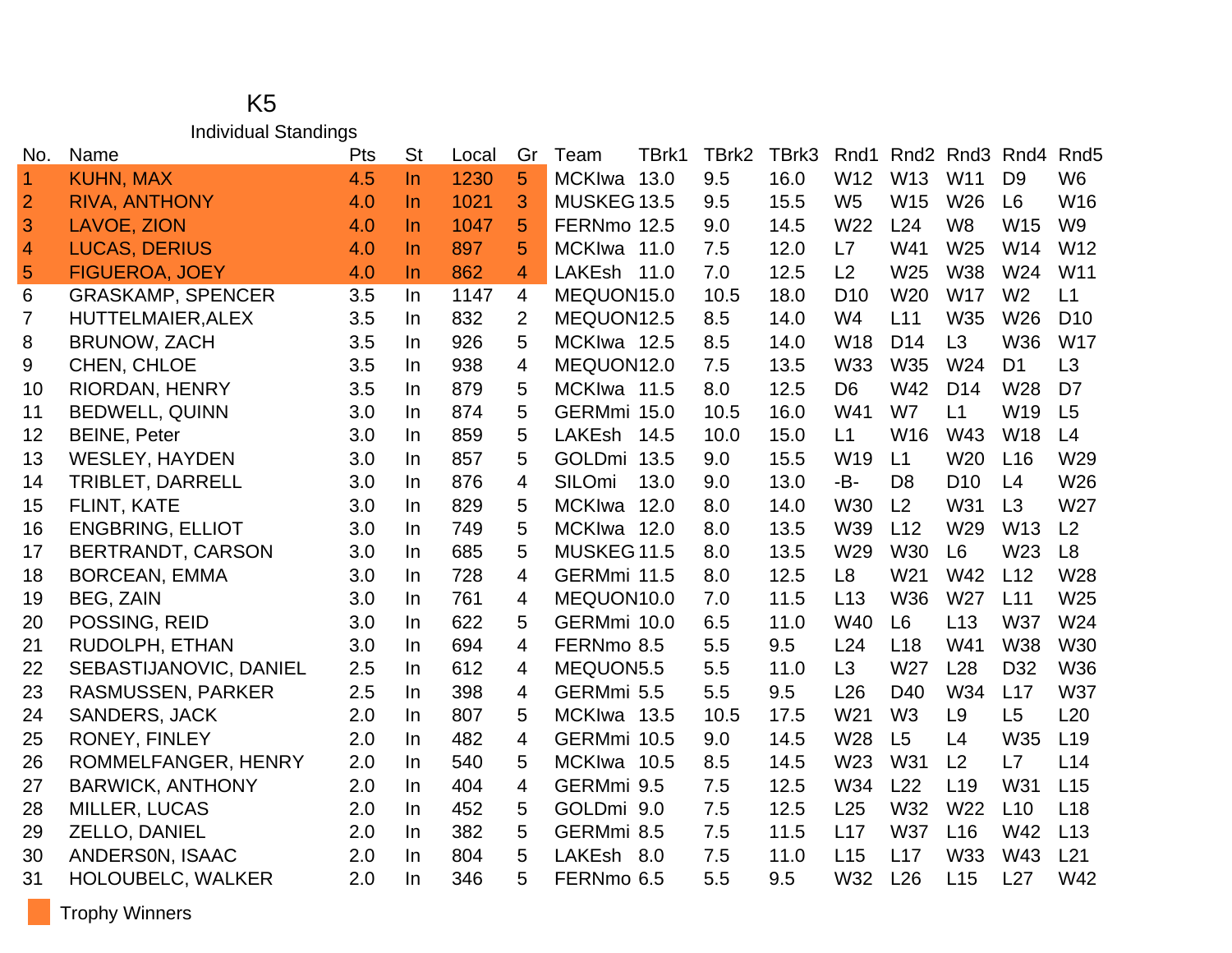| DAWSON, XAVIER              | 2.0 | <b>In</b> | 320 | 4              | GERMmi 5.5    | 5.5 | 8.0  | L31             | L28                      | -B-             | D <sub>22</sub> | D <sub>35</sub> |
|-----------------------------|-----|-----------|-----|----------------|---------------|-----|------|-----------------|--------------------------|-----------------|-----------------|-----------------|
| <b>WELLHAUSEN, FINN</b>     | 2.0 | In.       | 455 | 5.             | FERNmo 5.0    | 5.0 | 8.5  | L <sub>9</sub>  | L38                      | L30             | -В-             | W39             |
| <b>KROCHALK, ANDERSON</b>   | 2.0 | In.       | 281 | 4              | FERNmo 5.0    | 4.5 | 7.5  | L27             | D <sub>39</sub>          | L23             | D41             | W43             |
| NEWCOMB, CORMACK            | 1.5 | In.       | 402 | 5.             | FERNmo 8.5    | 7.0 | 12.0 | W38             | L9                       | L7              | L25             | D <sub>32</sub> |
| <b>SCHARFENBERGER, OWEN</b> | 1.5 | In.       | 337 | 4              | GERMmi 8.0    | 7.0 | 11.5 | D37             | L19                      | W40             | L8              | L22             |
| <b>MCCORMICK, BURREN</b>    | 1.5 | In.       | 358 | $\overline{4}$ | BAYVmo 7.5    | 6.0 | 10.5 | D36             | L29                      | W39             | L20             | L23             |
| SANTANA, OWEN               | 1.5 | In.       | 368 | 4              | GERMmi 7.0    | 6.0 | 11.0 | L35             | W33                      | L5              | l 21            | D41             |
| CHAPPELEAR, DYLAN           | 1.5 | In.       | 244 | 4              | GERMmi 6.0    | 5.0 | 9.0  | L <sub>16</sub> | D <sub>34</sub>          | L37             | W40             | L33             |
| <b>EAMES, CHARLOTTE</b>     | 1.5 | In.       | 106 | 4              | FERNmo 5.5    | 5.5 | 8.5  | L20             | D <sub>23</sub>          | L36             | L39             | -B-             |
| <b>BATES, THEA</b>          | 1.0 | <b>In</b> | 444 | 4              | LAKEsh<br>9.5 | 8.0 | 13.5 | l 11            | $\overline{\mathcal{A}}$ | L21             | D <sub>34</sub> | D <sub>38</sub> |
| <b>KUNSMANN, LEAH</b>       | 1.0 | In.       | 199 | 4              | 95THmi<br>7.5 | 7.0 | 11.0 | W43             | l 10                     | L <sub>18</sub> | l 29            | L31             |
| KISH, GEORGE                | 1.0 | <b>In</b> | 202 | 4              | GERMmi 5.0    | 5.0 | 8.0  | L42             | -В-                      | L12             | L30             | L34             |
|                             |     |           |     |                |               |     |      |                 |                          |                 |                 |                 |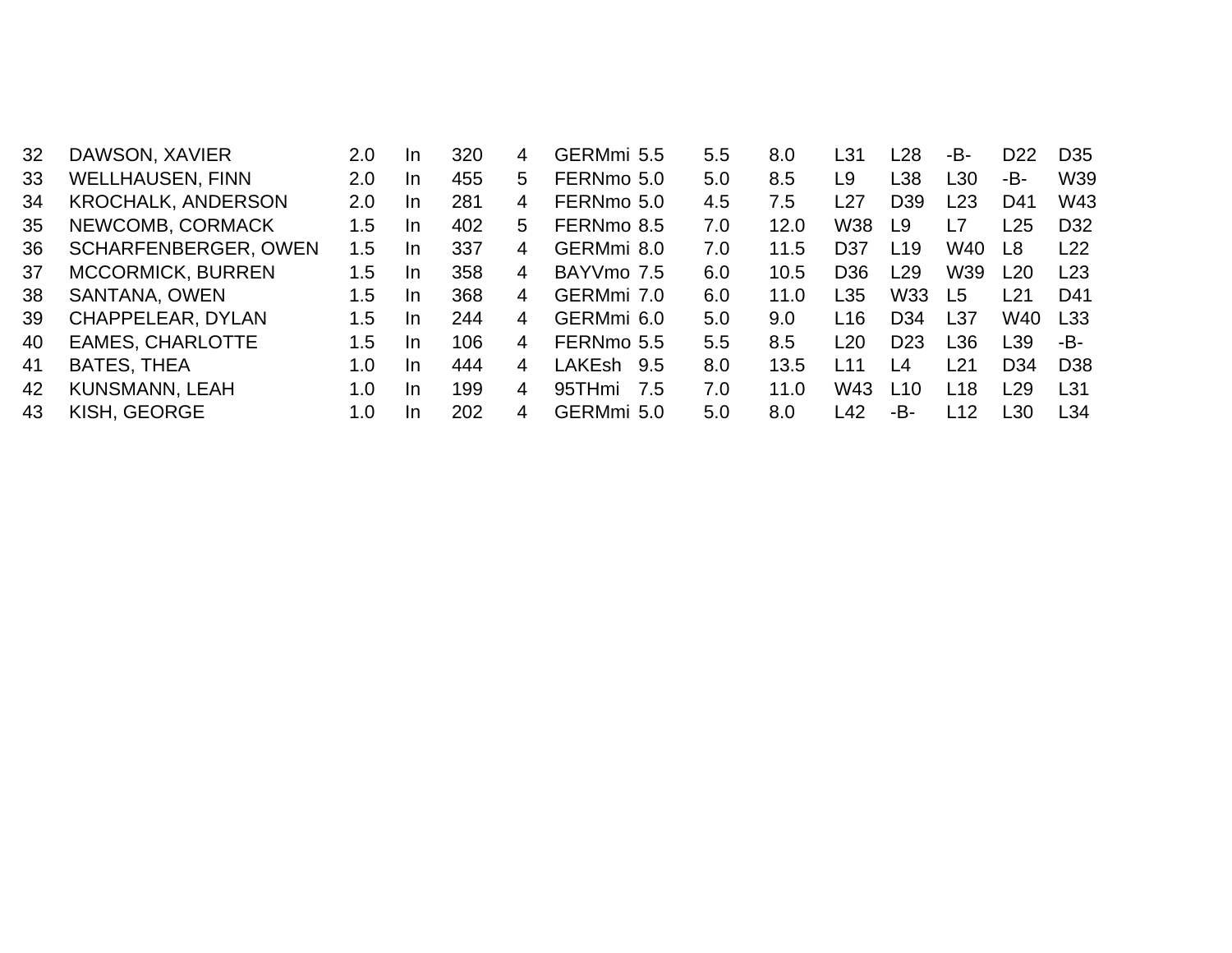#### K12 Individual Standings

|                | No. Name                         | Pts | <b>St</b> | Local Gr |                | Team                 | TBrk1 TBrk2 TBrk3 Rnd1 Rnd2 Rnd3 Rnd4 Rnd5 |      |                                |               |                 |                    |                 |
|----------------|----------------------------------|-----|-----------|----------|----------------|----------------------|--------------------------------------------|------|--------------------------------|---------------|-----------------|--------------------|-----------------|
| $\mathbf 1$    | <b>THOMPSON, BENJAMIN</b>        | 5.0 | $\ln$     | 1562 12  |                | KINGmi 15.0          | 11.0                                       | 18.0 | W <sub>16</sub> W <sub>6</sub> |               | W22 W4          |                    | W <sub>3</sub>  |
| $\overline{2}$ | <b>HARWOOD, WILLIAM</b>          | 5.0 | $\ln$     | 1507 7   |                | MEQUOM4.5            | 10.5                                       | 16.5 | W14 W9                         |               | W40 W5          |                    | W <sub>11</sub> |
| 3              | <b>HURLEBAUS, JOAQUIN</b>        | 4.0 | <b>In</b> | 1415 8   |                | GOLDmi15.0           | 10.0                                       | 17.0 | W24 W8                         |               |                 | W45 W23 L1         |                 |
| 4              | <b>MORALES, RAFAEL</b>           | 4.0 | $\ln$     | 1380 7   |                | UNITmi 15.0          | 10.0                                       | 17.0 | W18 W7                         |               | W46 L1          |                    | W <sub>15</sub> |
| 5              | <b>TEMPLIN, AETHELRED</b>        | 4.0 | <b>In</b> | 1382 7   |                | GERMmit 5.0          | 10.0                                       | 17.0 |                                |               | W17 W10 W41 L2  |                    | W <sub>23</sub> |
| 6              | <b>CHEN, ALEXANDER</b>           | 4.0 | In        | 1306 6   |                | MEQUOM4.0            | 9.0                                        | 17.0 | <b>W19 L1</b>                  |               |                 | W26 W27 W14        |                 |
| $\overline{7}$ | <b>KRAEMER, JOHNATHAN</b>        | 4.0 | In.       | 1386 10  |                | PIUSwa 13.5          | 9.5                                        | 16.5 | W15 L4                         |               |                 | W17 W13 W21        |                 |
| 8              | <b>EMANUELSON, ETHAN</b>         | 4.0 | In        | 1246 8   |                | SHORin 13.0          | 9.0                                        | 14.5 | W20 L3                         |               |                 | W53 W18 W19        |                 |
| 9              | MARTINEZ, GUSTAVO                | 4.0 | In.       | 1258 8   |                | UNITmi 13.0          | 8.0                                        | 15.0 | W31 L2                         |               |                 | W32 W41 W24        |                 |
| 10             | NEEB, WILL JR                    | 4.0 | In        | 1378 8   |                | GOLDmi12.0           | 8.0                                        | 14.0 | <b>W47 L5</b>                  |               |                 | W50 W20 W16        |                 |
| 11             | <b>WAN, SILAS</b>                | 3.5 | In.       | 1332 9   |                | CLINCI 14.0          | 9.0                                        | 16.5 | D33                            |               |                 | W21 W35 W12 L2     |                 |
| 12             | <b>KURTH, ISABELLA</b>           | 3.5 | In.       | 1024 6   |                | REAGnel 1.0          | 7.5                                        | 13.5 | D34                            |               | W30 W37 L11     |                    | W31             |
| 13             | <b>SCHESKE, BEN</b>              | 3.5 | In.       | 950      | 6              | GOLDmi11.0           | 7.0                                        | 12.5 |                                |               | W54 D31 W51 L7  |                    | W30             |
| 14             | ORTIZ, DIEGO                     | 3.0 | In        | 1104 8   |                | UNITmi 15.0          | 10.0                                       | 17.0 | L2                             |               |                 | W27 W64 W22 L6     |                 |
| 15             | WALSH, GRANT                     | 3.0 | In        | 1172 4   |                | MEQUOM4.0            | 10.0                                       | 16.0 | L7                             |               |                 | W25 W39 W28 L4     |                 |
| 16             | <b>WALSH, COOPER</b>             | 3.0 | In        | 1166 6   |                | MEQUOMB.5            | 8.5                                        | 15.0 | L1                             |               |                 | W33 W49 W46 L10    |                 |
| 17             | <b>MORALES, ANTONIO</b>          | 3.0 | $\ln$     | 964      | $\overline{7}$ | <b>UNITmi 12.5</b>   | 8.5                                        | 14.5 | L <sub>5</sub>                 | W64 L7        |                 | W36 W40            |                 |
| 18             | NEEB, EMMA                       | 3.0 | In        | 959      | $\overline{7}$ | GOLDmi12.5           | 8.5                                        | 14.0 | L4                             |               | W32 W52 L8      |                    | W43             |
| 19             | LOHR-KOUGL, EADRICK              | 3.0 | In        | 1008     | $\overline{7}$ | <b>SLINGE 12.0</b>   | 8.0                                        | 14.0 | L <sub>6</sub>                 |               |                 | W50 W42 W45 L8     |                 |
| 20             | <b>FIGUEROA, FORREST</b>         | 3.0 | In.       | 969      | $\overline{7}$ | LAKEsh 12.0          | 8.0                                        | 13.5 | L8                             |               |                 | W39 W44 L10 W49    |                 |
| 21             | <b>SHASTRI, SHASHWAT</b>         | 3.0 | In        | 1172 7   |                | TEMPsu12.0           | 8.0                                        | 13.0 |                                |               |                 | W62 L11 W60 W25 L7 |                 |
| 22             | PENNELL, ANDREW                  | 3.0 | In        | 956      | 6              | MUSKEG2.0            | 7.0                                        | 13.5 |                                | W53 W47 L1    |                 | L14 W48            |                 |
| 23             | <b>HRUSKA, BENJI</b>             | 3.0 | In.       | 977      | 8              | SHORin11.5           | 7.5                                        | 12.0 |                                |               | W63 W65 W34 L3  |                    | L <sub>5</sub>  |
| 24             | <b>GULBRONSON, ZAHNI</b>         | 3.0 | In.       | 1092 8   |                | SHORin11.5           | 7.5                                        | 12.0 | L3                             |               |                 | W62 W65 W40 L9     |                 |
| 25             | <b>BERTRANDT, CAEL</b>           | 3.0 | In        | 920      | $\overline{7}$ | MUSKEG0.0            | 7.0                                        | 11.0 |                                |               | W67 L15 W48 L21 |                    | W46             |
| 26             | CROMWELL-ZUMMO, DEREK 3.0        |     | In.       | 767      | 6              | GOLDmi10.0           | 6.0                                        | 11.5 | L39                            | <b>W44 L6</b> |                 | W52 W45            |                 |
| 27             | LORENZ, ALEXANDER                | 3.0 | In.       | 754      | $\overline{7}$ | GOLDmi10.0           | 6.0                                        | 10.5 |                                |               | W66 L14 W59 L6  |                    | W42             |
| 28             | <b>MANKE, CONNER</b>             | 3.0 | In.       | 847      | 11             | KINGmi 9.5           | 6.5                                        | 10.0 | L32                            |               | W43 W61 L15     |                    | W44             |
| 29             | <b>MORGAN THOMPSON, NADIR8.0</b> |     | In        | 610      | $\overline{7}$ | GOLDmi7.0            | 4.5                                        | 7.5  | W65 L42                        |               | L30             | W61 W39            |                 |
| 30             | <b>VARELA, JAIRO</b>             | 2.5 | In.       | 909      | 8              | UNITmi 9.0           | 9.0                                        | 15.0 | D <sub>35</sub>                | L12           |                 | W29 W33 L13        |                 |
| 31             | COUTURE, GUSTAVO                 | 2.5 | In        | 896      | 6              | FERNm <sup>®.5</sup> | 8.5                                        | 13.5 | L9                             |               |                 | D13 W56 W60 L12    |                 |

Trophy Winners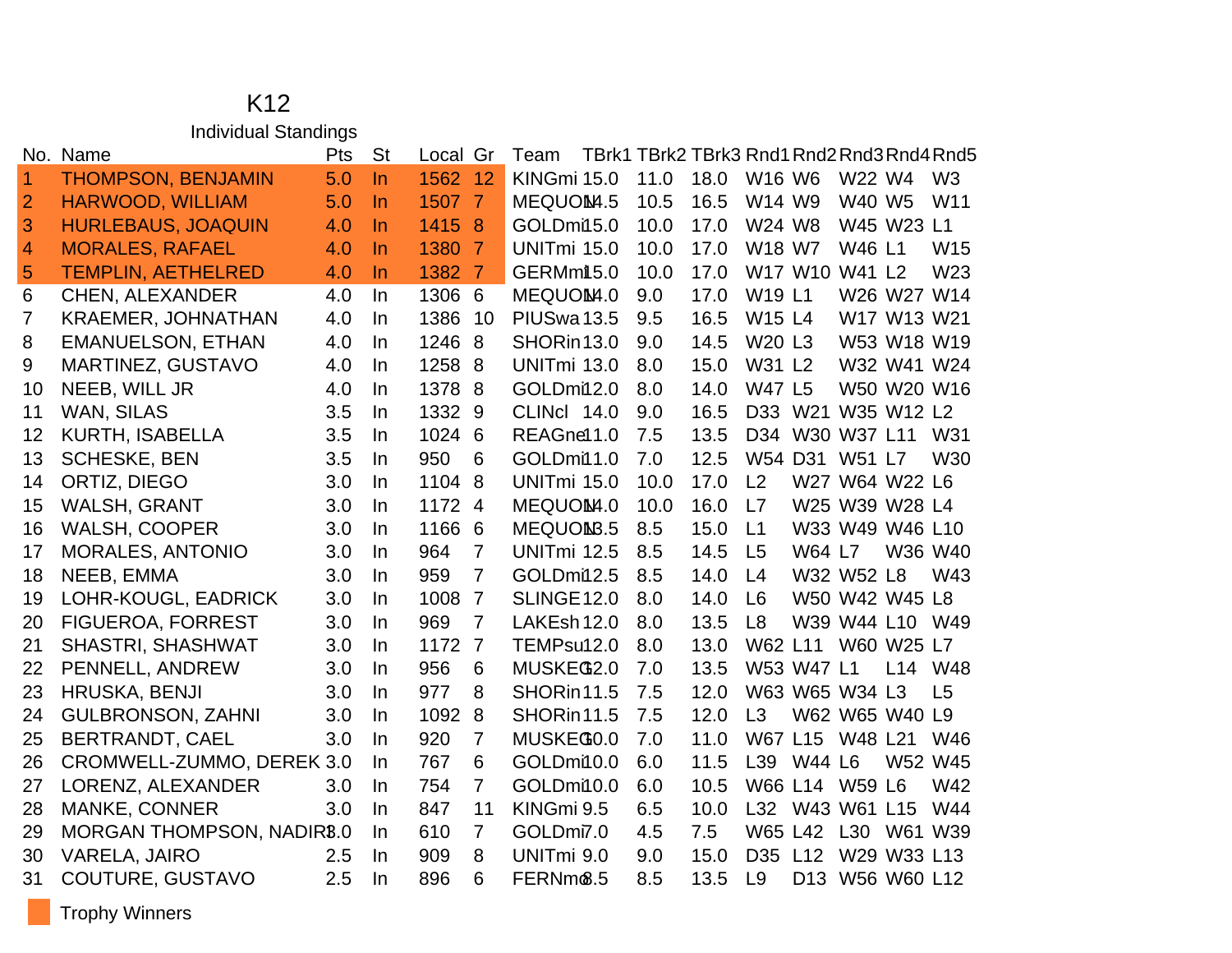| 32 | KREUSER, JOSHUA              | 2.5 | In        | 801  | 6              | MUSKE <sup>8.0</sup>  | 8.0 | 13.0 | W28 L18         |                 | L9              | <b>W59 D38</b>  |                 |
|----|------------------------------|-----|-----------|------|----------------|-----------------------|-----|------|-----------------|-----------------|-----------------|-----------------|-----------------|
| 33 | PAGEL, CARSON                | 2.5 | In        | 1077 | 8              | GOLDmi7.5             | 7.5 | 12.5 | D11 L16         |                 | W47 L30         |                 | W <sub>54</sub> |
| 34 | <b>VALDES, MOISES</b>        | 2.5 | In        | 846  | 8              | UNITmi 7.0            | 7.0 | 12.0 | D12 L40         |                 | L23             | W55 W41         |                 |
| 35 | <b>WHEELER, KADEN</b>        | 2.5 | In        | 706  | 6              | GOLDmi7.0             | 7.0 | 11.5 | D <sub>30</sub> | W36 L11         |                 | L43             | W <sub>59</sub> |
| 36 | SHANMUGASUNDARAM, ABH2N5AVIn |     |           | 746  | 4              | RIVEme <sub>6.0</sub> | 6.0 | 10.5 | D43             |                 | L35 W62 L17     |                 | <b>W56</b>      |
| 37 | <b>BRUHN, WILL</b>           | 2.5 | <b>In</b> | 603  | $\overline{7}$ | MUSKEG.5              | 4.5 | 9.0  | D59             | W54 L12         |                 | L <sub>39</sub> | <b>W60</b>      |
| 38 | <b>GARCIA, JESUS</b>         | 2.5 | <b>In</b> | 458  | 6              | UNITmi 4.0            | 4.0 | 6.5  | L51             | L60 -B-         |                 | W67 D32         |                 |
| 39 | DAVILA, LEO                  | 2.0 | In        | 796  | 8              | UNITmi 11.5           | 9.0 | 14.5 | W26 L20         |                 | L <sub>15</sub> | W37 L29         |                 |
| 40 | NEUMAN, LUKE                 | 2.0 | In        | 720  | 6              | MUSKEG0.0             | 8.5 | 15.0 |                 | W52 W34 L2      |                 | L24 L17         |                 |
| 41 | <b>CRANE, JEFFREY</b>        | 2.0 | In        | 726  | 9              | SOUTmi10.0            | 8.5 | 14.0 |                 | W42 W58 L5      |                 | L9              | L34             |
| 42 | MIRANDA, DIEGO               | 2.0 | In        | 627  | 6              | UNITmi 10.0           | 8.0 | 13.0 | L41             | W29 L19         |                 | <b>W50 L27</b>  |                 |
| 43 | CORONADO, ALEXIS             | 2.0 | $\ln$     | 594  | 6              | UNITmi 9.5            | 8.0 | 12.5 | D36 L28         |                 | D <sub>57</sub> | W35 L18         |                 |
| 44 | RODRIGUEZ, DIEGO             | 2.0 | In        | 558  | $\overline{7}$ | UNITmi 9.0            | 7.5 | 12.0 |                 | W55 L26 L20     |                 | <b>W57 L28</b>  |                 |
| 45 | <b>CRUZ, MARTIN</b>          | 2.0 | In        | 523  | $\overline{7}$ | UNITmi 8.5            | 8.0 | 12.5 |                 | W48 W66 L3      |                 | L <sub>19</sub> | L26             |
| 46 | <b>KROCHALK, WILLIAM</b>     | 2.0 | In        | 646  | 6              | FERNm <sup>6.5</sup>  | 7.5 | 12.5 |                 | W58 W67 L4      |                 | L16             | L25             |
| 47 | <b>CARMONA, JASON</b>        | 2.0 | In        | 937  | 8              | UNITmi 7.5            | 7.0 | 11.5 | L10             | L22 L33         |                 | W66 W53         |                 |
| 48 | <b>VELAZQUEZ, JOSUE</b>      | 2.0 | In.       | 435  | 8              | UNITmi 7.5            | 6.5 | 10.5 | L45             | W55 L25         |                 | W63 L22         |                 |
| 49 | MELENDEZ, DANIEL             | 2.0 | In        | 569  | $\overline{7}$ | UNITmi 7.0            | 7.0 | 10.0 | L <sub>50</sub> | -B-             | L16             | W51 L20         |                 |
| 50 | <b>TARRA, KATERINA</b>       | 2.0 | <b>In</b> | 754  | 6              | RICHwh7.0             | 6.5 | 11.0 | W49 L19         |                 | L10             | L42             | W61             |
| 51 | <b>HUBRICH, HENRY</b>        | 2.0 | In        | 538  | 6              | GERMm <sub>6.0</sub>  | 5.0 | 9.5  |                 | W38 D59 L13     |                 | L49             | D <sub>52</sub> |
| 52 | PEREZ, ABRAHAM               | 1.5 | In        | 499  | $\overline{7}$ | UNITmi 8.5            | 7.0 | 11.5 | L40             | <b>W57 L18</b>  |                 | L26             | D <sub>51</sub> |
| 53 | JIMENEZ, RUBEN               | 1.5 | In        | 688  | 6              | GOLDmi7.0             | 6.5 | 11.0 | L22             | <b>W61 L8</b>   |                 | D <sub>54</sub> | L47             |
| 54 | VALLEJO-ALDAPE, ADRIANA 1.5  |     | In        | 500  | $\overline{7}$ | UNITmi 7.0            | 6.5 | 10.5 | L13             | L37             |                 | W66 D53 L33     |                 |
| 55 | PRATER, XAVIER               | 1.5 | In.       | 317  | 6              | UNITmi 7.0            | 5.5 | 9.5  | L44             | L48             | D58 L34         |                 | <b>W57</b>      |
| 56 | PEREZ, YOLANDA               | 1.5 | In        | 310  | $\overline{7}$ | UNITmi 6.5            | 5.5 | 9.0  | L57             | D63             | L31             | <b>W58 L36</b>  |                 |
| 57 | <b>GETZ, JHET</b>            | 1.5 | In        | 282  | 6              | FERNm6.5              | 5.0 | 8.5  | <b>W56 L52</b>  |                 | D43             | L44             | L <sub>55</sub> |
| 58 | SILVERYRA, CLAUDIA           | 1.5 | In        | 406  | 8              | UNITmi 6.0            | 5.0 | 8.0  | L46             | L41             | D <sub>55</sub> | L56             | W63             |
| 59 | <b>CENTENO, NATALIA</b>      | 1.0 | In        | 343  | $\overline{7}$ | UNITmi 9.5            | 7.5 | 12.5 | D37             | D <sub>51</sub> | L27             | L32             | L35             |
| 60 | CORONADO, ANDREZ             | 1.0 | In        | 671  | 8              | UNITmi 9.0            | 7.0 | 12.0 | L64             | W38 L21         |                 | L31             | L37             |
| 61 | PEREZ, CECILIA               | 1.0 | <b>In</b> | 128  | $\overline{7}$ | UNITmi 6.5            | 6.5 | 9.5  | -В-             | L <sub>53</sub> | L28             | L29             | L <sub>50</sub> |
| 63 | <b>KOZLICKI, OWEN</b>        | 1.0 | In        | 367  | 6              | FERNm6.0              | 5.0 | 9.0  | L23             | D <sub>56</sub> | D67             | L48             | L <sub>58</sub> |
| 65 | <b>ACOSTA, ISAIAH</b>        | 0.5 | In        | 589  | 6              | UNITmi 8.0            | 7.5 | 11.0 | L <sub>29</sub> | L23             | L24             | L62             | D66             |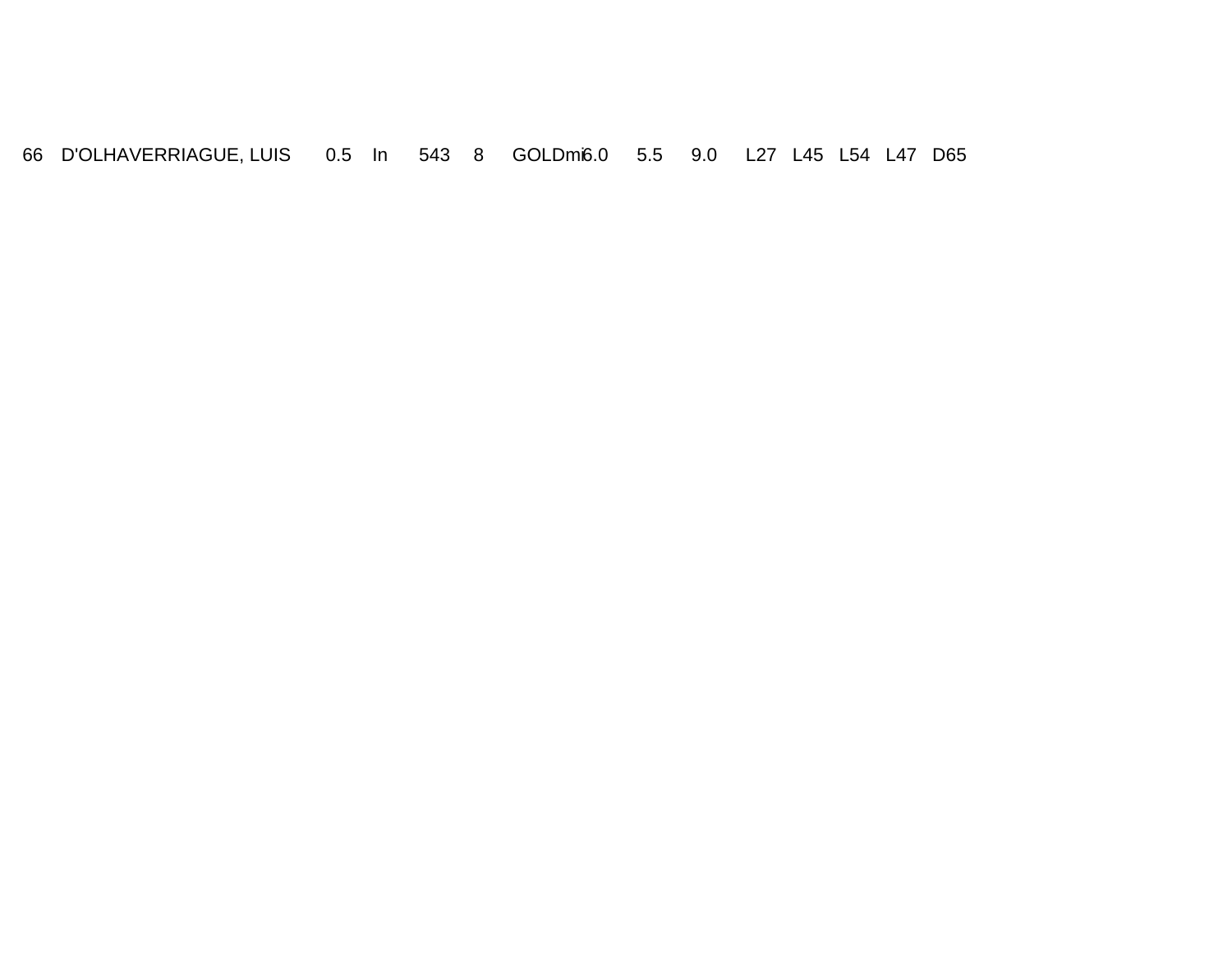## K3

Team Standings

| Plc            | Name (Players: Top 4 used)                | Score | Med  | Solk | SBx2 | Cum  |
|----------------|-------------------------------------------|-------|------|------|------|------|
| $\overline{1}$ | MCKINLEY ELEMENTARY, WAUWATOSA, (5)       | 12.5  | 35.0 | 59.5 | 60.5 | 39.5 |
|                | BRUNOW, MARISSA (4.0,652)                 |       |      |      |      |      |
|                | LUDWIG, BEN (3.0,834)                     |       |      |      |      |      |
|                | HANSON, SAWYER (3.0,537)                  |       |      |      |      |      |
|                | ROMMELFANGER, MATTHEW (2.5,458)           |       |      |      |      |      |
| $\overline{2}$ | MILWAUKEE GERMAN IMERSION, MILW (9)       | 12.0  | 30.5 | 50.5 | 53.0 | 34.0 |
|                | ARMSTRONG, MASON (3.5,415)                |       |      |      |      |      |
|                | FAMILIANT, PHILIP (3.0,567)               |       |      |      |      |      |
|                | HUBRICH, GEORGE (3.0,353)                 |       |      |      |      |      |
|                | GILDNER, RYLAN (2.5,595)                  |       |      |      |      |      |
| $\overline{3}$ | <b>MEQUON SCHOLASTIC CHESS CLUBS, (5)</b> | 12.0  | 27.5 | 46.0 | 49.0 | 32.0 |
|                | SEBASTIJANOVIC, STEFAN (4.0,753)          |       |      |      |      |      |
|                | FELLERS, DANIEL (3.0,669)                 |       |      |      |      |      |
|                | HUTTELMAIER, EVELYN (2.5,244)             |       |      |      |      |      |
|                | HOLLANDER, AIDEN (2.5,231)                |       |      |      |      |      |
| 4              | FERNWOOD MONTESORI, Milwaukee (7)         | 11.0  | 32.5 | 53.0 | 48.0 | 35.0 |
|                | LAVOE, ZACHERY (4.0,834)                  |       |      |      |      |      |
|                | MOSS, HENRY (2.5,446)                     |       |      |      |      |      |
|                | REINHARDT, STELLA (2.5,304)               |       |      |      |      |      |
|                | LAVOE, ZIVA (2.0,235)                     |       |      |      |      |      |
| 5              | LAKE Country Academy, Sheboygan (7)       | 10.5  | 29.5 | 49.0 | 39.0 | 30.0 |
|                | REYES, MISAEL (3.5,523)                   |       |      |      |      |      |
|                | FIGUEROA, NINA (3.0,485)                  |       |      |      |      |      |
|                | <b>HEWITT, AXTIN (2.0,412)</b>            |       |      |      |      |      |
|                | FIGUEROA, LYDIA (2.0,168)                 |       |      |      |      |      |
| 6              | GOLDA MEIR ELEMENTARY SCHOOL, M (2)       | 5.0   | 15.0 | 26.0 | 16.5 | 14.5 |
|                | NEEB, NOAH (2.5,405)                      |       |      |      |      |      |
|                | HURLEBAUS, ADRIAN (2.5,626)               |       |      |      |      |      |
| $\overline{7}$ | <b>BAY VIEW MONTESSORI (2)</b>            | 4.5   | 11.0 | 19.5 | 13.0 | 8.5  |
|                | SCHESKE, NATHAN (3.0,450)                 |       |      |      |      |      |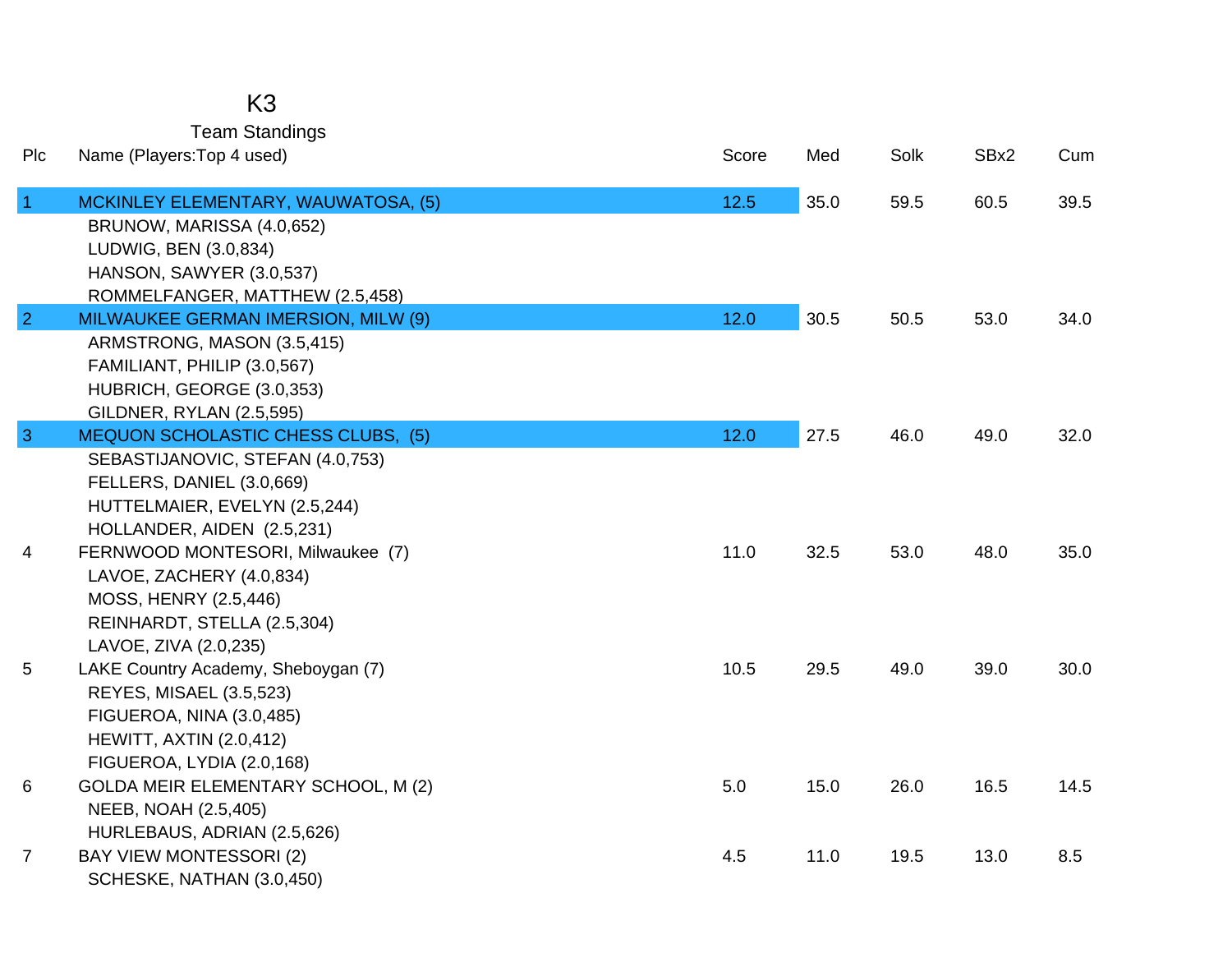MCCORMICK, BENNETT (1.5,100)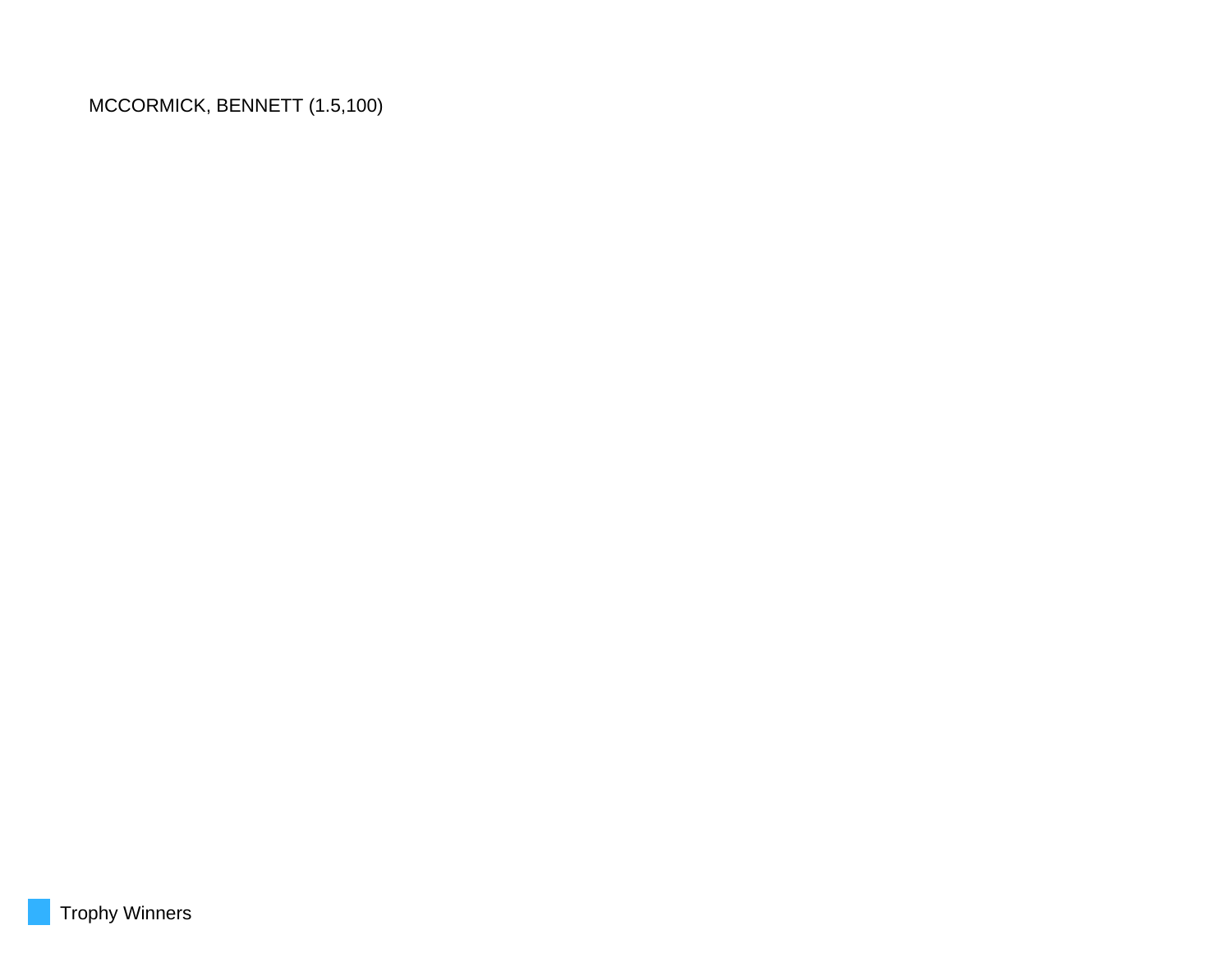## K5

Team Standings

| Plc             | Name (Players: Top 4 used)                         | Score | Med  | Solk | SBx2 | Cum  |
|-----------------|----------------------------------------------------|-------|------|------|------|------|
| $\overline{1}$  | MCKINLEY ELEMENTARY, WAUWATOSA, (8)                | 15.5  | 33.5 | 54.5 | 78.5 | 44.5 |
|                 | KUHN, MAX (4.5,1230)                               |       |      |      |      |      |
|                 | LUCAS, DERIUS (4.0,897)                            |       |      |      |      |      |
|                 | <b>BRUNOW, ZACH (3.5,926)</b>                      |       |      |      |      |      |
|                 | RIORDAN, HENRY (3.5,879)                           |       |      |      |      |      |
| $\overline{2}$  | <b>MEQUON SCHOLASTIC CHESS CLUBS, (5)</b>          | 13.5  | 33.5 | 57.0 | 67.5 | 43.0 |
|                 | GRASKAMP, SPENCER (3.5,1147)                       |       |      |      |      |      |
|                 | HUTTELMAIER, ALEX (3.5,832)                        |       |      |      |      |      |
|                 | CHEN, CHLOE (3.5,938)                              |       |      |      |      |      |
|                 | BEG, ZAIN (3.0,761)                                |       |      |      |      |      |
| $\overline{3}$  | MILWAUKEE GERMAN IMERSION, MILW (12)               | 11.5  | 30.5 | 49.0 | 44.0 | 33.0 |
|                 | BEDWELL, QUINN (3.0,874)                           |       |      |      |      |      |
|                 | BORCEAN, EMMA (3.0,728)                            |       |      |      |      |      |
|                 | POSSING, REID (3.0,622)                            |       |      |      |      |      |
|                 | RASMUSSEN, PARKER (2.5,398)                        |       |      |      |      |      |
| 4               | FERNWOOD MONTESORI, Milwaukee (7)                  | 11.0  | 25.0 | 42.0 | 42.0 | 25.0 |
|                 | LAVOE, ZION (4.0,1047)                             |       |      |      |      |      |
|                 | RUDOLPH, ETHAN (3.0,694)                           |       |      |      |      |      |
|                 | HOLOUBELC, WALKER (2.0,346)                        |       |      |      |      |      |
|                 | WELLHAUSEN, FINN (2.0,455)                         |       |      |      |      |      |
| $5\phantom{.0}$ | LAKE Country Academy, Sheboygan (4)                | 10.0  | 32.5 | 52.0 | 37.5 | 25.5 |
|                 | <b>FIGUEROA, JOEY (4.0,862)</b>                    |       |      |      |      |      |
|                 | BEINE, Peter (3.0,859)                             |       |      |      |      |      |
|                 | ANDERSON, ISAAC (2.0,804)<br>BATES, THEA (1.0,444) |       |      |      |      |      |
|                 | MUSKEGO SCHOLASTIC CHESS CLUB, (2)                 | 7.0   | 17.5 | 29.0 | 37.0 | 24.0 |
| 6               | RIVA, ANTHONY (4.0,1021)                           |       |      |      |      |      |
|                 | BERTRANDT, CARSON (3.0,685)                        |       |      |      |      |      |
| $\overline{7}$  | GOLDA MEIR ELEMENTARY SCHOOL, M (2)                | 5.0   | 16.5 | 28.0 | 24.0 | 16.0 |
|                 | WESLEY, HAYDEN (3.0,857)                           |       |      |      |      |      |
|                 |                                                    |       |      |      |      |      |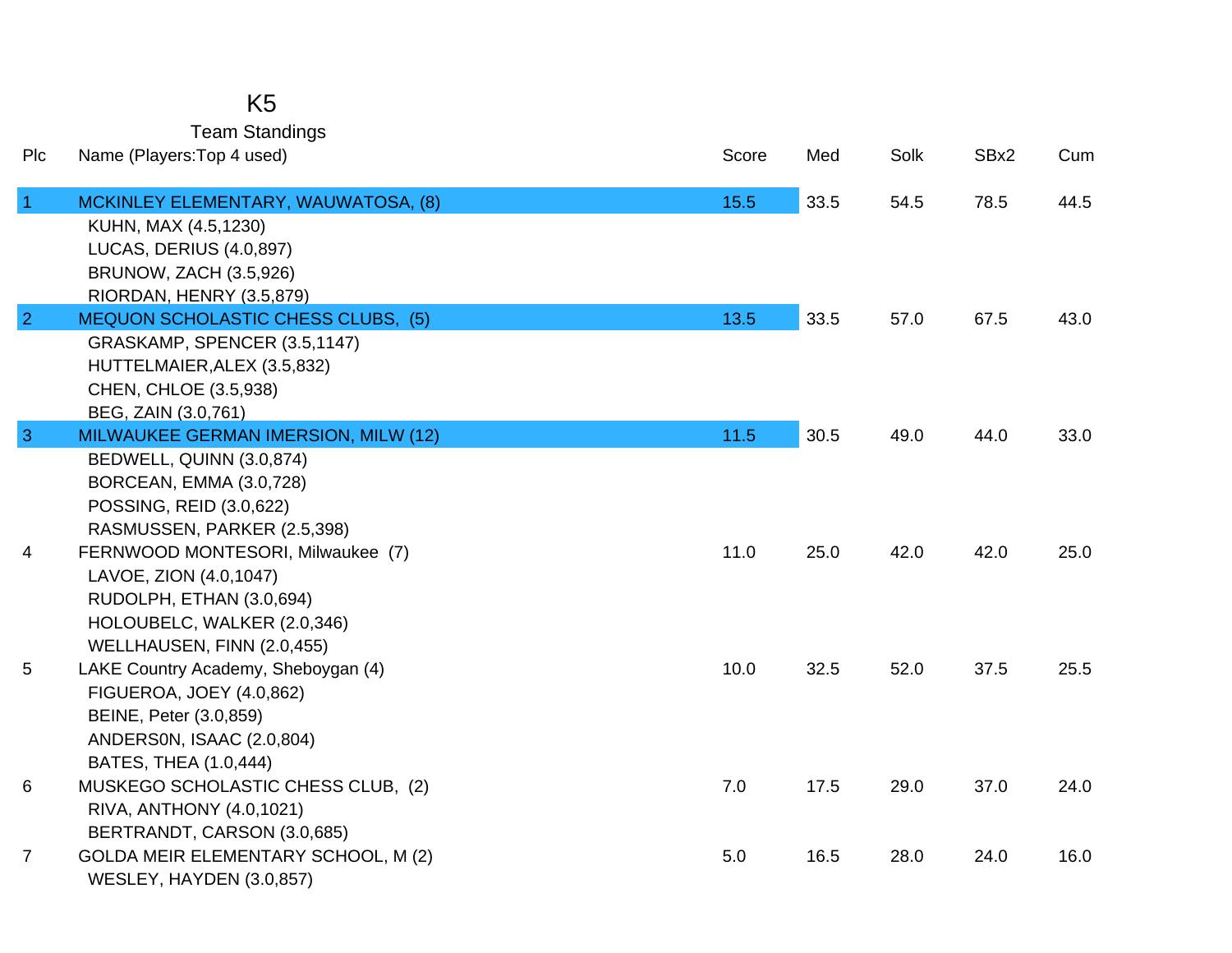MILLER, LUCAS (2.0,452)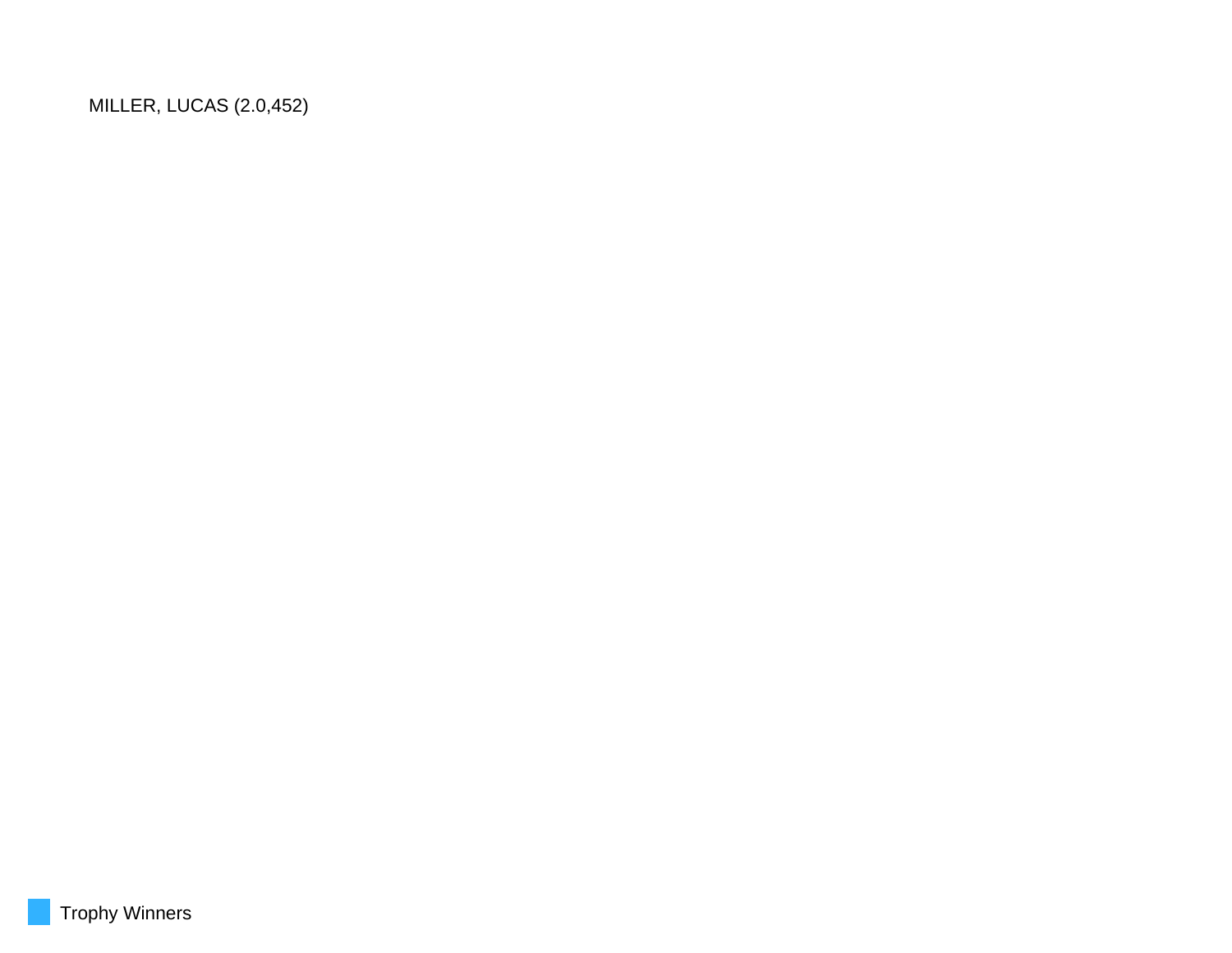### K12

Team Standings

| Plc            | Name (Players: Top 4 used)                                 | Score | Med  | Solk | SBx2 | Cum  |
|----------------|------------------------------------------------------------|-------|------|------|------|------|
| $\vert$ 1      | <b>MEQUON SCHOLASTIC CHESS CLUBS, (4)</b>                  | 15.0  | 38.0 | 64.5 | 85.0 | 44.0 |
|                | HARWOOD, WILLIAM (5.0,1507)                                |       |      |      |      |      |
|                | CHEN, ALEXANDER (4.0,1306)                                 |       |      |      |      |      |
|                | <b>WALSH, GRANT (3.0,1172)</b>                             |       |      |      |      |      |
|                | WALSH, COOPER (3.0,1166)                                   |       |      |      |      |      |
| $\overline{2}$ | <b>GOLDA MEIR ELEMENTARY SCHOOL, M (12)</b>                | 14.5  | 33.5 | 57.5 | 70.5 | 44.0 |
|                | HURLEBAUS, JOAQUIN (4.0,1415)                              |       |      |      |      |      |
|                | NEEB, WILL JR (4.0,1378)                                   |       |      |      |      |      |
|                | <b>SCHESKE, BEN (3.5,950)</b>                              |       |      |      |      |      |
|                | NEEB, EMMA (3.0,959)                                       |       |      |      |      |      |
| $\mathbf{3}$   | <b>UNITED COMMUNITY CENTER (26)</b>                        | 14.0  | 36.5 | 63.5 | 73.0 | 40.0 |
|                | MORALES, RAFAEL (4.0,1380)<br>MARTINEZ, GUSTAVO (4.0,1258) |       |      |      |      |      |
|                | ORTIZ, DIEGO (3.0,1104)                                    |       |      |      |      |      |
|                | MORALES, ANTONIO (3.0,964)                                 |       |      |      |      |      |
| 4              | MUSKEGO SCHOLASTIC CHESS CLUB, (5)                         | 11.0  | 26.5 | 46.5 | 37.0 | 34.0 |
|                | PENNELL, ANDREW (3.0,956)                                  |       |      |      |      |      |
|                | BERTRANDT, CAEL (3.0,920)                                  |       |      |      |      |      |
|                | KREUSER, JOSHUA (2.5,801)                                  |       |      |      |      |      |
|                | BRUHN, WILL (2.5,603)                                      |       |      |      |      |      |
| 5              | Shorewood Intermediate School (3)                          | 10.0  | 24.0 | 38.5 | 37.0 | 32.0 |
|                | EMANUELSON, ETHAN (4.0,1246)                               |       |      |      |      |      |
|                | <b>HRUSKA, BENJI (3.0,977)</b>                             |       |      |      |      |      |
|                | GULBRONSON, ZAHNI (3.0,1092)                               |       |      |      |      |      |
| 6              | RUFUS KING HIGH SCHOOL, MILWAUK (2)                        | 8.0   | 17.5 | 28.0 | 45.0 | 23.0 |
|                | THOMPSON, BENJAMIN (5.0,1562)                              |       |      |      |      |      |
|                | MANKE, CONNER (3.0,847)                                    |       |      |      |      |      |
| $\overline{7}$ | FERNWOOD MONTESORI, Milwaukee (4)                          | 7.0   | 26.0 | 43.5 | 21.0 | 26.0 |
|                | COUTURE, GUSTAVO (2.5,896)                                 |       |      |      |      |      |
|                | KROCHALK, WILLIAM (2.0,646)                                |       |      |      |      |      |